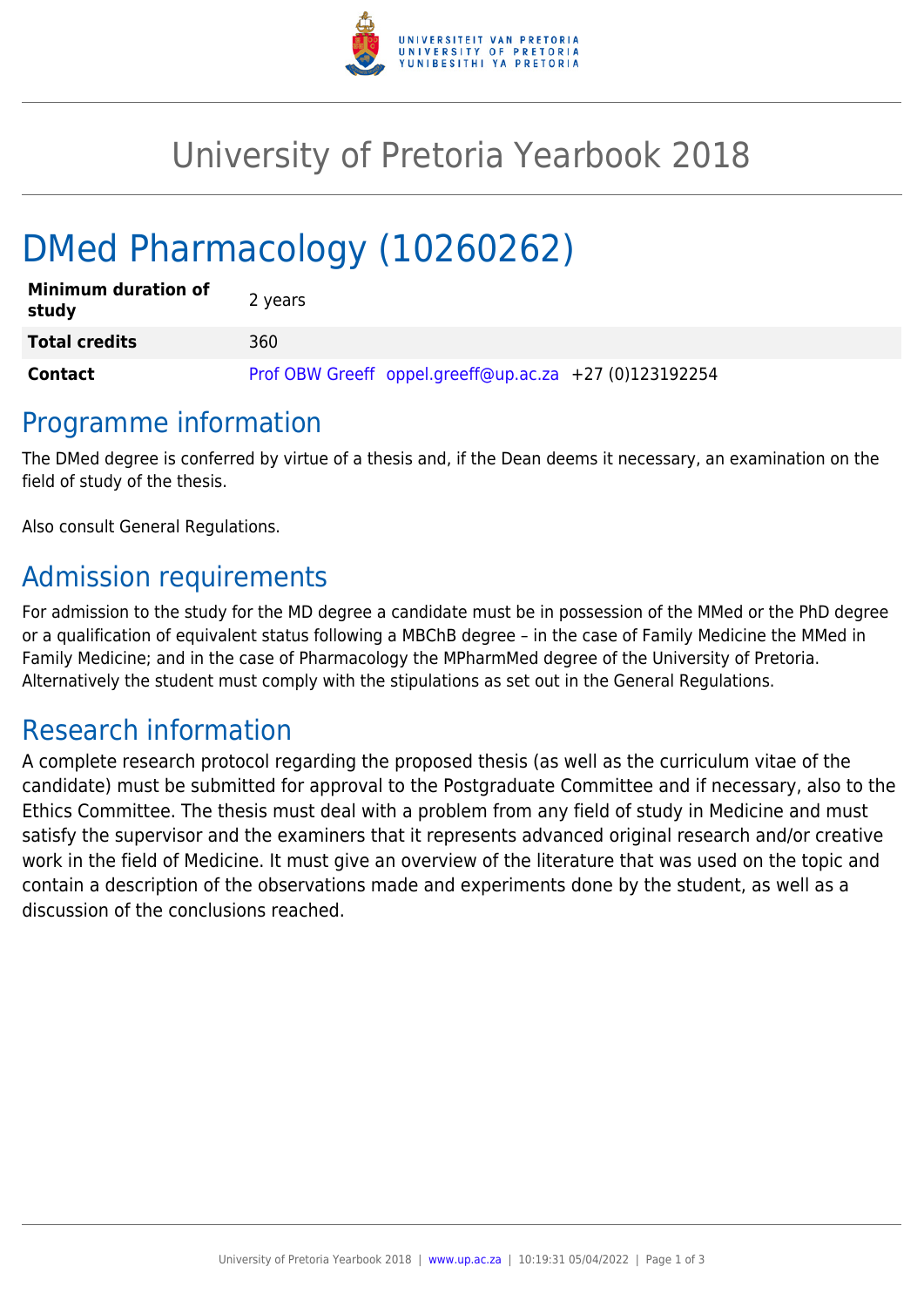

## Curriculum: Year 1

**Minimum credits: 360**

#### **Core modules**

[Thesis: Pharmacology 990](https://www.up.ac.za/yearbooks/2018/modules/view/FAR 990) (FAR 990) - Credits: 360.00